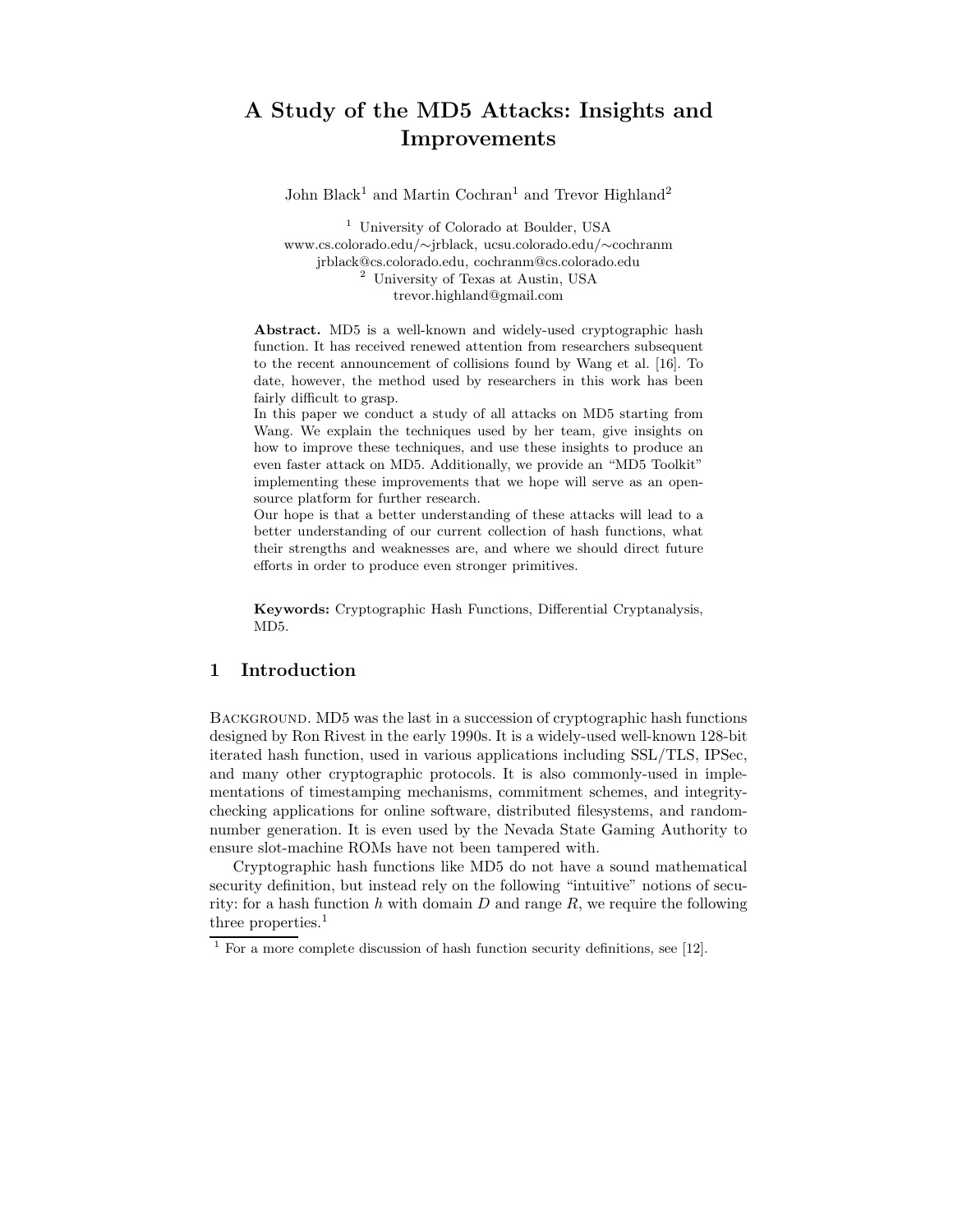- **Pre-image Resistance:** For a given  $y \in R$ , it should be "computationally" infeasible" to find an  $x \in D$  such that  $h(x) = y$ .
- **Second Pre-image Resistance:** For a given  $x \in D$ , it should be "computationally infeasible" to find a distinct  $x' \in D$  such that  $h(x) = h(x')$ .
- Collision Resistance: It should be "computationally infeasible" to find distinct  $x, x' \in D$  such that  $h(x) = h(x')$ .

In all attacks described in this paper, the focus is on violating the last requirement above: that is, we wish to find collisions in MD5.

In 1993 B. den Boer and A. Bosselaers [4] found two messages that collided under MD5 with two different IVs. In 1996 H. Dobbertin [5] published an attack, without details, that found a collision in MD5 with a chosen IV different from MD5's. Finally, at CRYPTO 2004, a team of researchers from the Shandong University in Jinan China, led by Xiaoyun Wang, announced collisions in MD5 as well as collisions in a host of other hash functions including MD4, RIPEMD, and HAVAL-128. Their findings were published at EUROCRYPT in 2005 [15, 16]. The same team presented two papers at the 2005 CRYPTO conference detailing applications of their methods to the hash functions SHA0 and SHA1, with a generated collision for SHA0, and a description on how to obtain collisions in SHA1. Given the variety of hash functions attacked by this team, it seems likely that their approach may prove effective against all cryptographic hashes in the MD family, including all variants of SHA. It therefore seems worthwhile to seek a complete understanding of how this approach works, how it can be improved, and how it can be generalized.

In Wang's short talk at the CRYPTO rump session, few details were given. She presented a brief general overview of the attacks, including the exact differentials for the pairs of colliding message blocks, along with several example collisions and estimations of the time complexity for each attack. In the interim, between her talk and the publication of the team's papers [15, 16], much interest was generated in finding the methods used by the Chinese researchers, and several papers were published on the subject  $[6, 8, 9]$ . Unfortunately, some key details of the attacks are omitted from the EUROCRYPT papers, and there are several discrepancies between the analysis done in [6, 9] and the results presented by the Chinese team.

OUR CONTRIBUTIONS. This paper attempts to consolidate and summarize all relevant knowledge of the attacks on MD5 from the works cited above [6, 8, 9, 15, 16], then additionally offer new insights and further improvements to this body of work. Specifically:

- We fully explain the "multi-message modification" technique invented by Wang.
- We offer new insights on how to find other differential paths.
- We use the above insights to demonstrate how to satisfy several more conditions in round 2 of the MD5 computation, thereby significantly speeding up the search for collisions.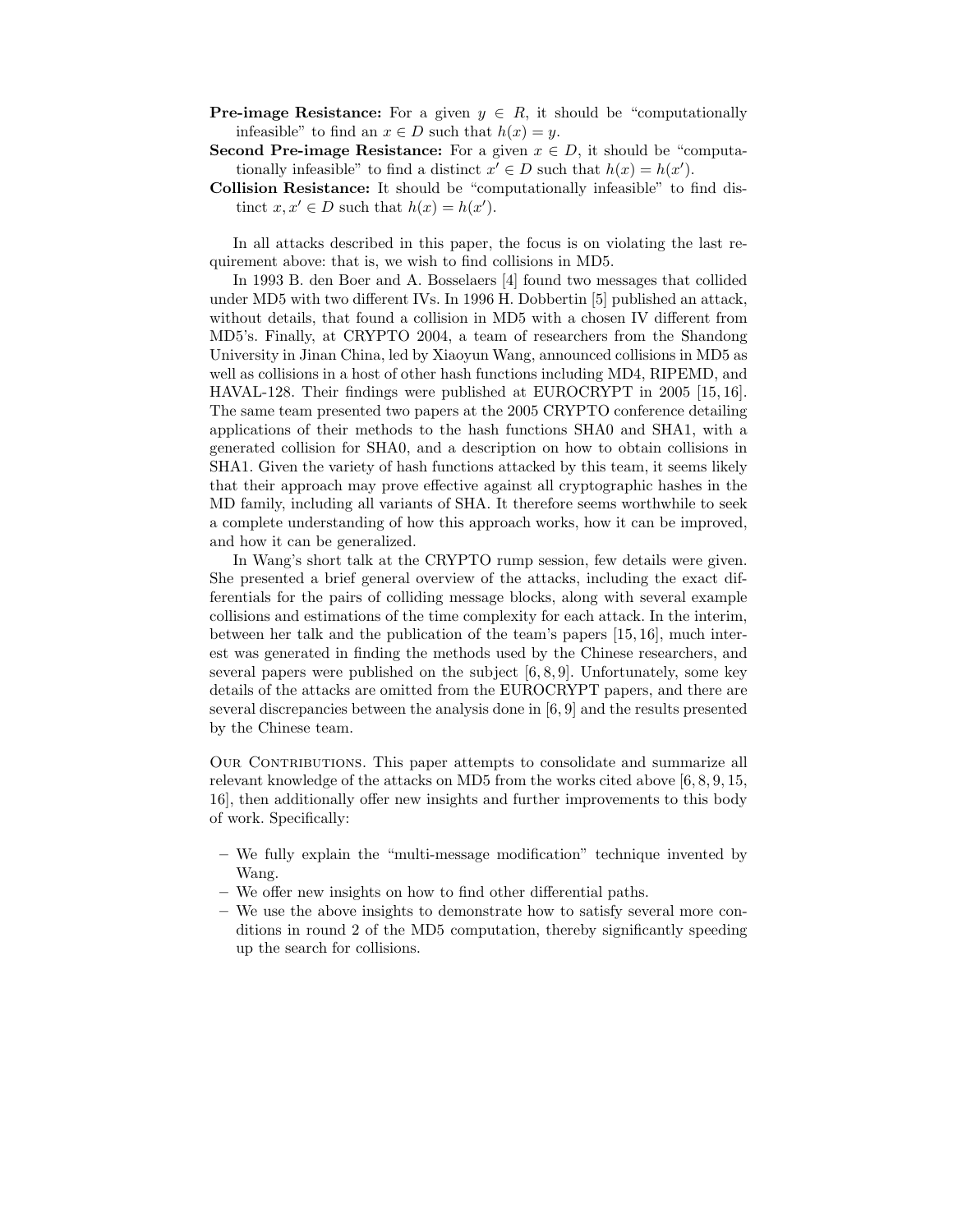- We demonstrate new methods for decreasing the search complexity when finding collisions.
- We provide an "MD5 Toolkit" that uses the above optimizations to produce MD5 collisions faster than any other known implementation; it also serves as a platform for testing further improvements and new ideas.

Along the way, we correct many of the errors made by previous authors in their published analyses, and we use what, we believe, is an improvement in notation. Also, in contrast to the other publications above, we provide full source code implementing our methods as an "MD5 Toolkit." Our hope is that this toolkit will serve as a useful device for researchers wishing to explore further techniques in this line of work. For example, making further code optimizations or search optimizations, adding further conditions, or searching for differential paths in an automated way. The MD5 Toolkit can be found at http://www.cs.colorado.edu/~jrblack/md5toolkit.tar.gz.

Our ultimate goal as a research community is to understand as best we can the way these iterated hash functions work, and the best known attacks against them. Our hope is that the observations offered here, along with the specific improvements we make for MD5 collision-finding, will lead to progress along these lines.

OVERVIEW OF THE PAPER. We begin by covering the notation used throughout the paper. Section 3 reviews the specification of MD5. We then give a high-level overview of the attacks and touch on the motivation and theory behind the attacks in section 4. Then we move on to the details of the attack in section 5.

The remainder of the paper is devoted to detailing our insights and improvements. Specific to MD5, we offer improvements that reduce the best-known time complexity [9] by roughly a factor of three. The methods used by the Chinese team require an expected 2 <sup>37</sup> MD5 computations to find the first block pair of the colliding messages, and an expected  $2^{30}$  MD5 computations to find the second block pair. Klima [9] improved the attack so that an expected  $2^{33}$  and  $2^{24}$ MD5 computations are needed to find the first and second message block pairs, respectively, although Klima did not implement his improved attack for finding the second block pair. Our method improves the attack so that an expected  $2^{30}$ MD5 computations are required to find the first block pair, and we implement Klima's code for finding the second block pair.

The Wang team reported that the example collision they found for the first block took about an hour on an IBM supercomputer, and the second block pair was found in 15 seconds to 5 minutes on the same computer. Our code produces both blocks in an average of 11 minutes on a commodity PC.

Latest Results. Since the publication of our paper, more progress has been made in attacking MD5. The HashClash project [14] implements Wang's attack using parallel computing resources to produce collisions in under 1 minute. Klima [7] has invented a new technique called "tunneling" also resulting in code that produces collisions in under a minute.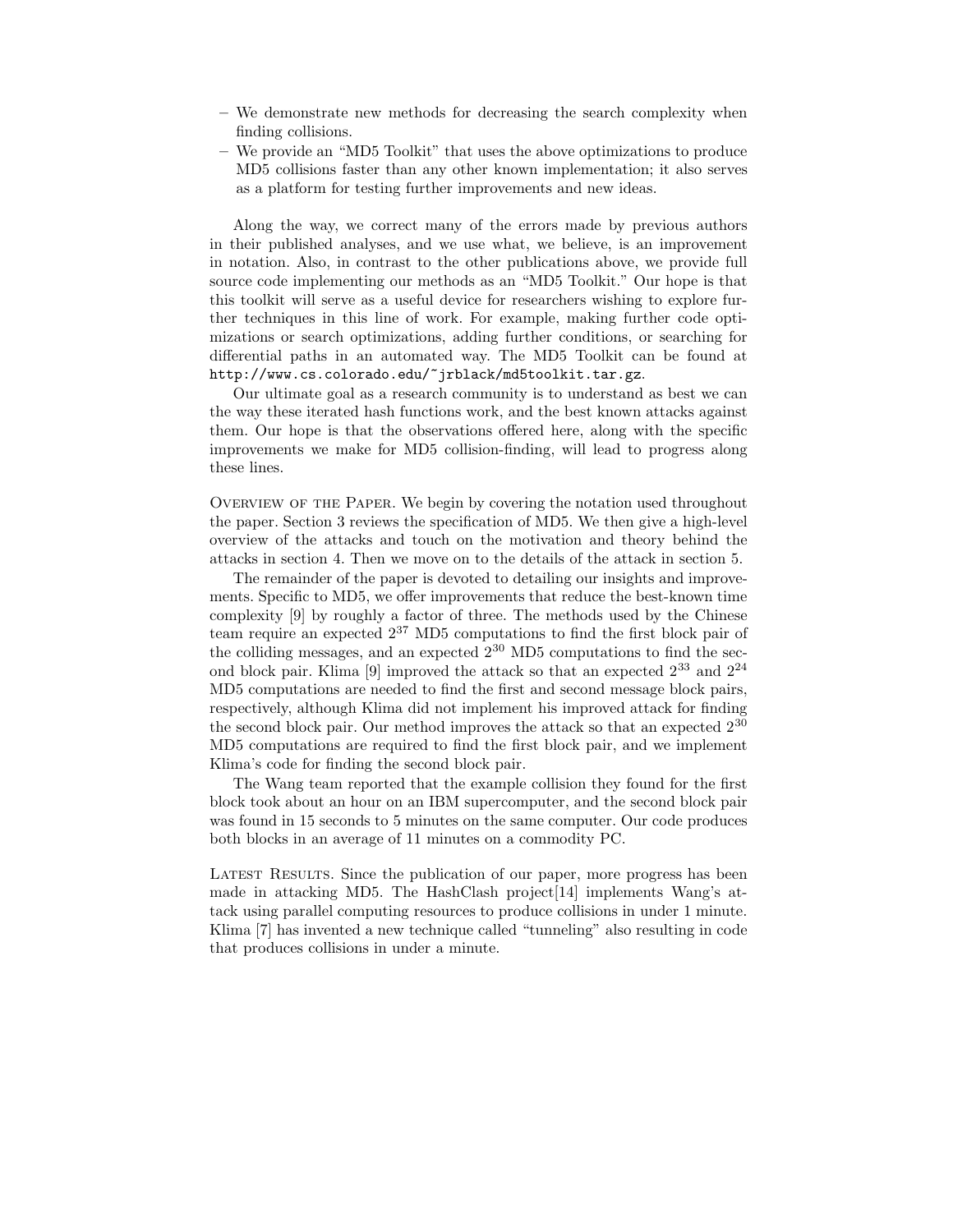# 2 Notation

All indices start at 0. This is in contrast to the notation used in the Wang et al. papers, as well as  $[6, 9]$ . Thus, for a 4-byte unsigned integer x, the bits are labeled from 0 to 31, with 0 referring to the least significant bit. Let  $\{0,1\}^n$  denote the set of all binary strings of length n. For an alphabet  $\Sigma$ , let  $\Sigma^*$  denote the set of all strings with elements from  $\Sigma$ . Let  $\Sigma^+ = \Sigma^* - {\epsilon}$  where  $\epsilon$  denotes the empty string. For strings s, t, let s  $||t|$  denote the concatenation of s and t. For a binary string s let  $|s|$  denote the length of s. For a string s where  $|s|$  is a multiple of n, let  $|s|_n$  denote  $|s|/n$ . Given binary strings s, t such that  $|s| = |t|$ , let  $s \oplus t$ denote the bitwise XOR of s and t. For a string M such that  $|M|$  is a multiple of n,  $|M|_n = k$ , then we will use the notation  $M = (M_0, M_1, M_2, \ldots, M_{k-1})$ such that  $|M_0| = |M_1| = |M_2| = \ldots = |M_{k-1}| = n$ . We will also use the notation  $M = (m_0, m_2, \ldots, m_{k-1})$  such that  $|m_0| = |m_2| = \ldots = |m_{k-1}| = n$ . This latter notation is used when  $n = |m_i| = 32$ . The former notation will be used when  $n = |M_i| = 512$ . We may think of M as a k-tuple if it is convenient (hence the vector notation). Generally, the symbol  $M$  will be used for members of  $({0,1}^{512})^+$ . For a set S of the form  ${A_i : a \leq i \leq b}$ , we will sometimes denote S as  $A_{a:b}$ .

XOR Differential vs. Subtraction Differential. These methods use a combination of the XOR differential and the subtraction differential, but with an emphasis on the subtraction differential. That is, for two integers  $x, x' \in$ [0, 2<sup>31</sup> – 1], consider the function  $\Delta_X(x, x') = x \oplus x'$ . This defines the XOR differential for x, x'. Alternatively, define  $\Delta_S(x, x')$  as  $x' - x$  mod  $2^{32}$ . This is the subtraction differential. The Chinese authors supply two columns of differentials in their tables of differentials for each step. One column contains the subtraction differential. Another contains what is essentially the XOR differential, but there is extra information included to indicate bit differences. For example, let  $\Delta_S(x, x') = 2^2$ . There are many possibilities for  $\Delta_X(x, x')$  such as these three examples.

- $-\Delta_X(x, x') = 0 \times 00000004$  (there is only one bit different between x and x', in index 2)
- $-\Delta_X(x,x')=0$ x0000000c (bit 3 is set in x' but is not set in x, bit 2 is not set in  $x'$  but is set in  $x$ )
- $\Delta_X(x, x') = 0$ x0000fffc (bit 15 is set in x' but is not set in x, bits 2 through 14 are not set in  $x'$  but are set in  $x$

The differential used in [15, 16] captures this type of information by the following notation. Let x be in  $[0, 2^{31} - 1]$ . Then  $x' = x[a_1, a_2, \ldots, a_n, -b_1, -b_2, \ldots, -b_m]$ denotes  $x' = x + 2^{a_1} + 2^{a_2} + \cdots + 2^{a_n} - 2^{b_1} - 2^{b_2} \cdots - 2^{b_m} \mod 2^{32}$ . From this information one can compute both  $\Delta_X(x, x')$  and  $\Delta_S(x, x')$  if and only if for every index i for which x and x' differ  $i \in \{a_1, a_2, \ldots, a_n, b_1, b_2, \ldots, b_m\}.$ The complete differential tables in the full version of this paper [1] use this specialized differential, but with the above property so that both  $\Delta_X$  and  $\Delta_S$ may be computed.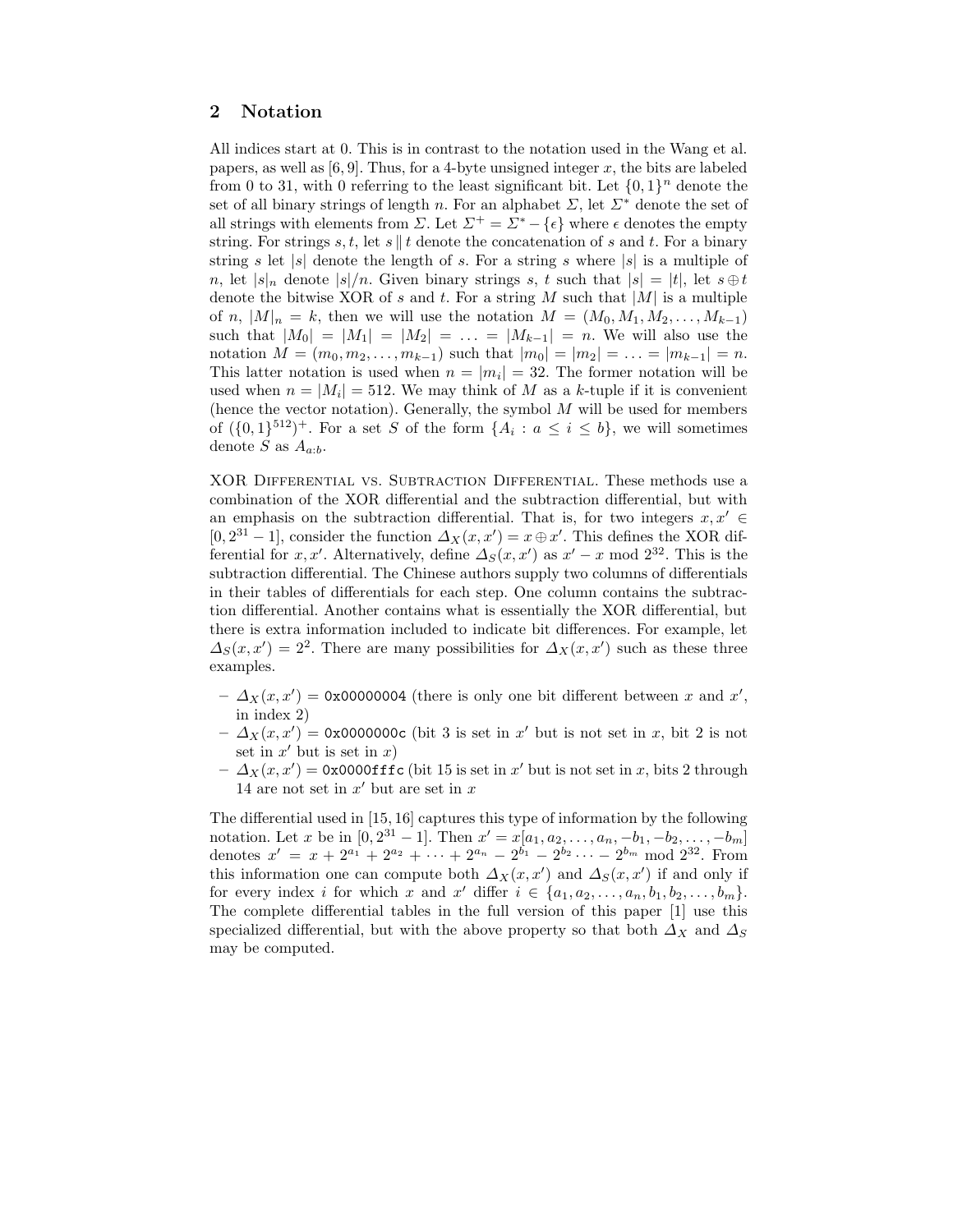## 3 The MD5 Algorithm

The following is a brief description of MD5 using the notation that is used to describe the attacks later in this paper. We omit message padding in this description since it has no effect on our attacks. The full specification for MD5 can be found in [11].

MD5 is a hash function in the Merkle-Damgård paradigm  $[2, 10]$ , where the security of the hash function reduces to the security of its compression function. The MD5 compression function, which we denote as  $MD5<sub>c</sub>$ , accepts as input a 128-bit chaining value CV which we break into four 32-bit values  $cv_0, cv_1, cv_2, cv_4$ and a 512-bit message block  $M$  and outputs a 128-bit chaining value  $CV'$ . Formally,  $MD5_c$ :  $\{0,1\}^{128} \times \{0,1\}^{512} \rightarrow \{0,1\}^{128}$ . Let  $H_0 \in \{0,1\}^{128}$  and let  $M = (M_0, M_1, \ldots, M_k)$  for some  $k \geq 0$  and  $|M_i| \in \{0, 1\}^{512}$  for  $0 \leq i \leq k$ . Then MD5(*M*) is computed as follows. Let  $H_{i+1} = \text{MD5}_c(H_i, M_i)$  for  $0 \le i \le k$ .  $MD5(M)$  is defined as  $H_{k+1}$ .

#### 3.1 The compression function  $MD5_c$

We now detail the compression function used in MD5. There are 64 intermediate values produced, which we will call step values and denote by  $Q_i$  for  $0 \leq i < 64$ . The step values are computed in the following fashion:

$$
T_i \leftarrow \Phi_i(Q_{i-1}, Q_{i-2}, Q_{i-3}) + Q_{i-4} + w_i + y_i
$$
  

$$
Q_i \leftarrow Q_{i-1} + (T_i \ll s_i)
$$

Where  $s_i$ ,  $y_i$  are step-dependent constants and  $w_i$  is the *i*-th block of the initial message expansion. For  $0 \leq i < 64$ ,  $w_i = m_j$  for some  $0 \leq j < 16$ . The exact message expansion can be found in [11]. By ' $x + y$ ' we mean the addition of x and y modulo  $2^{32}$ , and by 'x « y' we mean the circular left shift of x by y bit positions (similarly, ' $x \gg y$ ' denotes the circular right shift of x by y bit positions).

The  $\Phi$  function is defined in the following manner:

| $\Phi_i(x, y, z) = F(x, y, z) = (x \wedge y) \vee (\neg x \wedge z), \quad 0 \leq i \leq 15$ |                     |
|----------------------------------------------------------------------------------------------|---------------------|
| $\Phi_i(x, y, z) = G(x, y, z) = (x \wedge z) \vee (y \wedge \neg z), 16 \leq i \leq 31$      |                     |
| $\Phi_i(x, y, z) = H(x, y, z) = x \oplus y \oplus z,$                                        | $32 \leq i \leq 47$ |
| $\Phi_i(x, y, z) = I(x, y, z) = y \oplus (x \vee \neg z),$                                   | 48 < i < 63         |

 $Q_{-1}, \ldots, Q_{-4}$  are determined by the chaining values to MD5 so that

 $Q_{-4} \leftarrow cv_0, \ Q_{-3} \leftarrow cv_3, \ Q_{-2} \leftarrow cv_2, \ Q_{-1} \leftarrow cv_1$ 

The chaining values are initially set to, in big endian byte order,

$$
cv_0 \leftarrow 0x01234567, cv_1 \leftarrow 0x89abcdefcv_2 \leftarrow 0xfedcba98, cv_3 \leftarrow 0x76543210
$$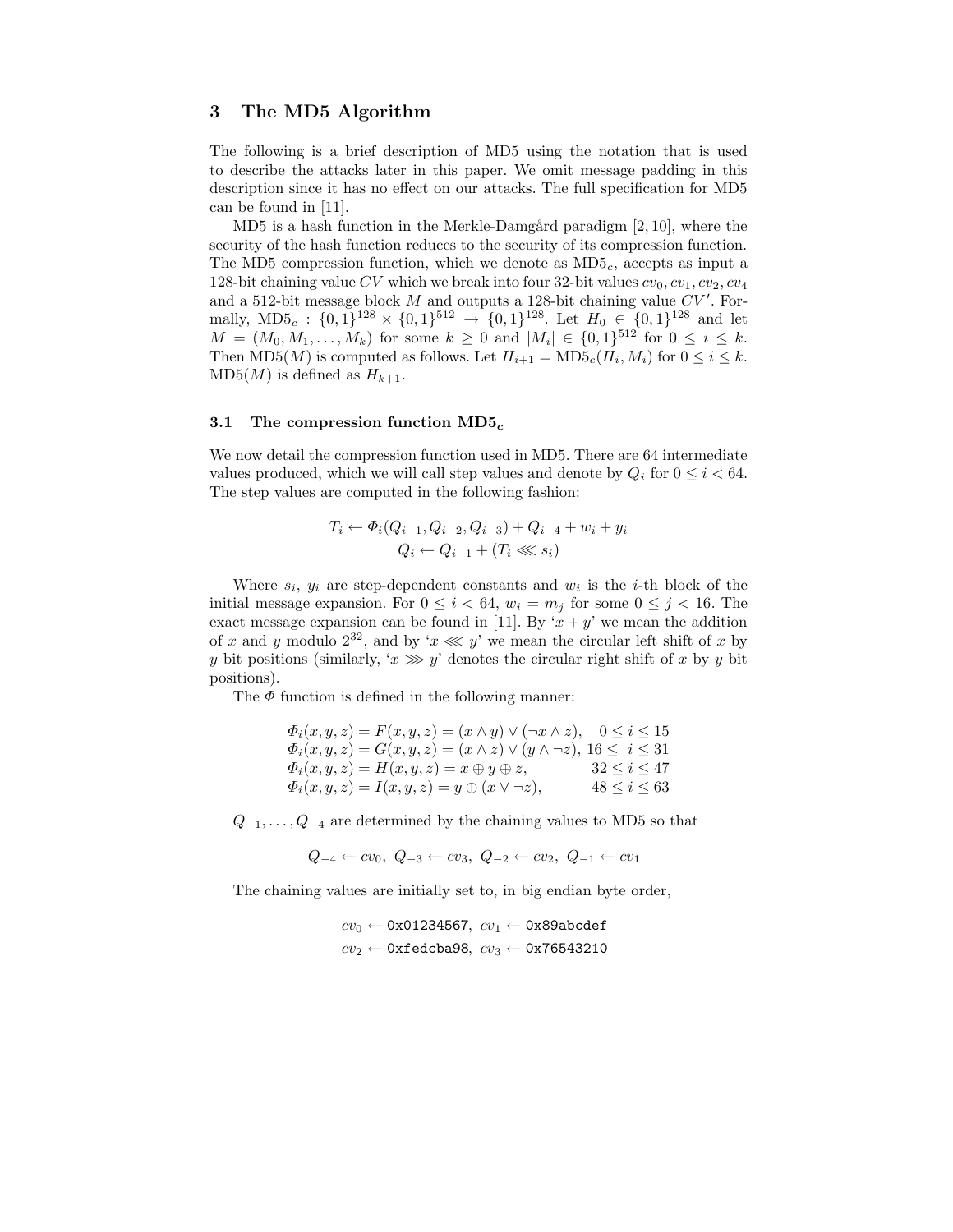After all 64 steps are computed,  $MD5<sub>c</sub>$  computes

 $cv'_0 \leftarrow cv_0 + Q_{60}, cv'_1 \leftarrow cv_1 + Q_{63}, cv'_2 \leftarrow cv_2 + Q_{62}, cv'_3 \leftarrow cv_3 + Q_{61}$ 

and outputs  $CV' \leftarrow cv'_0 \parallel cv'_1 \parallel cv'_2 \parallel cv'_3$ .

Because of their importance later, we repeat some of our notation and terminology: for each message block,  $MD5<sub>c</sub>$  has four *rounds*, each of which computes 16 step values (for a total of 64).

# 4 High-Level Overview

Define  $\delta_0$  as  $(0, 0, 0, 0, 2^{31}, 0, 0, 0, 0, 0, 0, 2^{15}, 0, 0, 2^{31}, 0)$  and  $\delta_1$  as  $(0, 0, 0, 0, 2^{31}, 0, 0, 2^{31}, 0)$  $(0,0,0,0,0,0,-2^{15},0,0,2^{31},0)$ . Let  $M = (M_0, M_1)$  be a 1024-bit string such that  $|M_0| = |M_1| = 512$ . For any such M let  $M'_0 = M_0 + \delta_0$ ,  $M'_1 = M_1 + \delta_1$  and  $M' = (M'_0, M'_1)$  where addition is done component-wise modulo  $2^{32}$ .

The Wang attacks describe a way of efficiently finding 1024-bit strings M such that  $\text{MD5}(M) = \text{MD5}(M')$ . They do this by tracking the differences in the step values during the computation of  $MD5(M)$  and  $MD5(M')$ . Formally, let  $Q_i$  denote the output of the *i*-th round of the MD5 compression function upon input M and let  $Q_i'$  denote the output of the *i*-th round of MD5 upon input  $\overline{M'}$ . Then [16] supplies 128 values (64 for the first block and 64 for the second block)  $a_i$ ,  $0 \le i < 128$  such that if their methods find an M such that  $MD5(M) = MD5(M')$ , then  $Q_i' - Q_i = a_i$  for all  $Q_i$  computed during the computation of  $\text{MD5}_c(M_0)$  and  $\text{MD5}_c(M_0')$  and  $Q_i' - Q_i = a_{i+64}$  for all  $Q_i$ computed during the computation of  $\overline{\text{MD5}}_c(M_1)$  and  $\overline{\text{MD5}}_c(M_1')$ . We will call the values  $Q_i' - Q_i$  differentials. The  $a_i$  are the correct or prescribed differentials. Additionally, four extra values are given in [16] that specify the differentials for the intermediate chaining values, or the outputs of  $\text{MD5}_c(M_0)$  and  $\text{MD5}_c(M_0')$ .

It is not described in [16] or elsewhere how they chose the values for  $a_i$ , but in the next subsection we conjecture some ideas on their derivation. Regardless, Wang et al. detail methods for efficiently finding such M by determining conditions on the  $Q_i$  such that if those conditions are satisfied then the differentials hold with high probability ([16] mistakenly labels the conditions as 'sufficient'). Very little information is given in [16] as to how the conditions on the  $Q_i$  are obtained, but an excellent analysis is given by Hawkes, Paddon, and Rose in [6].

Wang's method for finding an M of the correct form can be described in pseudocode as the following:

#### Algorithm Find Collision

while collision found is false do:

- 1. Use random seeds and deterministic methods to find M which satisfies most conditions on  $Q_i$
- 2. Compute all  $Q_i$  and  $Q_i'$  to check to see if differentials are correct
- 3. if (rest of differentials hold) then collision found  $\leftarrow$  true else collision found ← false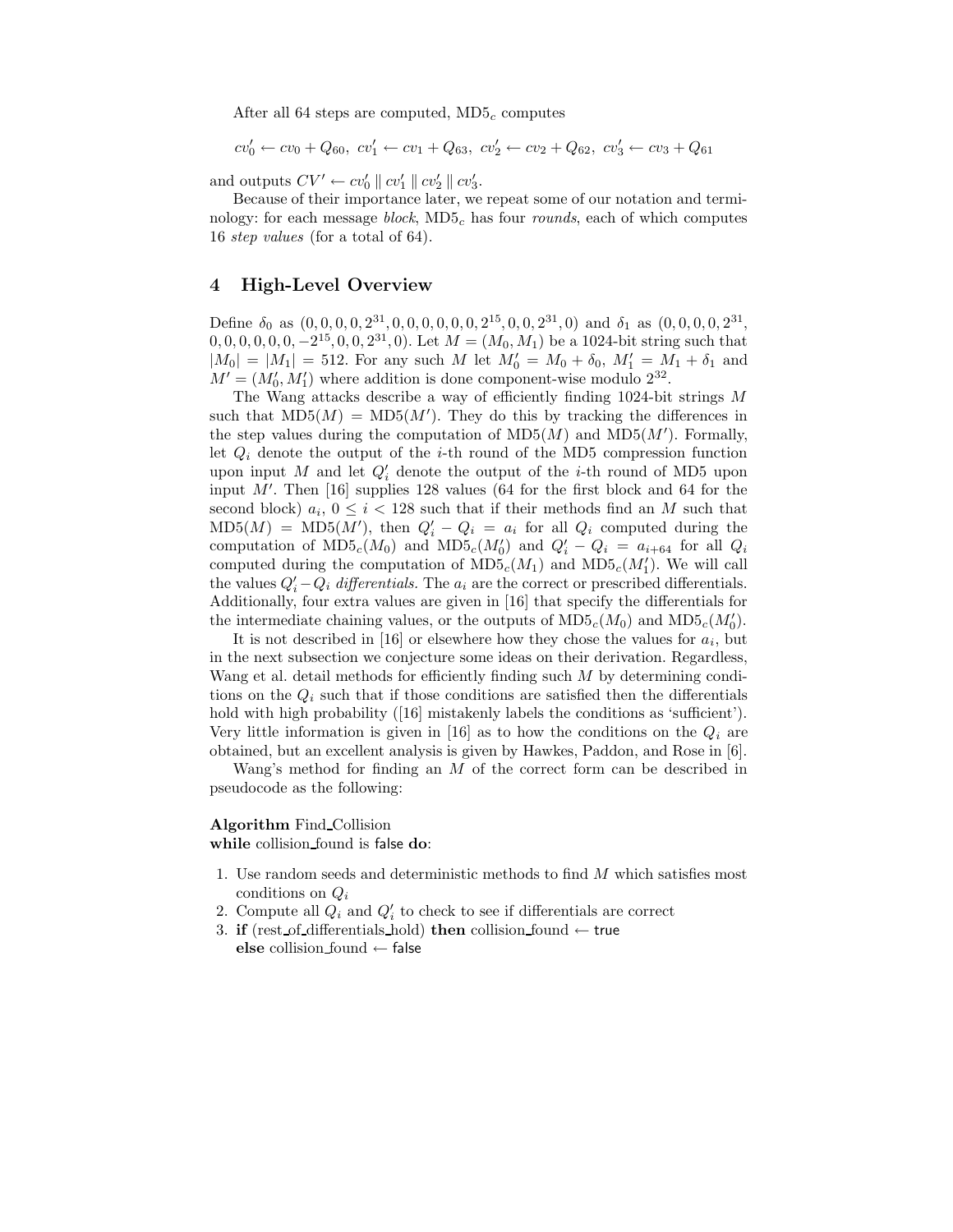|  | $\begin{array}{c c c c c c c} x y & z & \Delta x \Rightarrow & \Delta y \Rightarrow & \Delta z \Rightarrow & x y  & z & \Delta x \Rightarrow & \Delta y \Rightarrow & \Delta z \Rightarrow & \Delta F & \Delta F & \Delta F & \Delta G & \Delta G & \Delta G & \Delta G \end{array}$ |  |          |  |  |
|--|--------------------------------------------------------------------------------------------------------------------------------------------------------------------------------------------------------------------------------------------------------------------------------------|--|----------|--|--|
|  |                                                                                                                                                                                                                                                                                      |  |          |  |  |
|  |                                                                                                                                                                                                                                                                                      |  | $\theta$ |  |  |
|  |                                                                                                                                                                                                                                                                                      |  |          |  |  |
|  |                                                                                                                                                                                                                                                                                      |  |          |  |  |
|  |                                                                                                                                                                                                                                                                                      |  |          |  |  |
|  |                                                                                                                                                                                                                                                                                      |  |          |  |  |
|  |                                                                                                                                                                                                                                                                                      |  |          |  |  |
|  |                                                                                                                                                                                                                                                                                      |  |          |  |  |
|  |                                                                                                                                                                                                                                                                                      |  |          |  |  |

Fig. 1. Output differences for  $F = \Phi_i$ ,  $0 \le i < 16$  and  $G = \Phi_i$ ,  $16 \le i < 32$ 

## end do return M

We also note here that the above pseudocode is actually done once for each block of M. First a 512-bit block  $M_0$  is found that satisfies all first-block differentials, then block  $M_1$  is found.

#### 4.1 Finding the differentials and conditions

Generating Message Differentials. The derivation of the message and step value differentials used by Wang remains unexplained. We attempt here to conjecture how these were derived, although we stress that this is pure speculation and guesswork.

We begin by noting the following three things:

- The  $\Phi$  function for round three is just the bitwise XOR of the inputs and is therefore linear - any change in one of the inputs necessarily changes the output in the same bits (formally, for any six 32-bit unsigned integers  $u, v, w, x, y, z, H(x \oplus u, y \oplus v, z \oplus w) = H(u, v, w) \oplus H(x, y, z)$ . On a related note, as can be seen in figure 1,  $\Phi_i$  for  $0 \leq i < 32$  has some 'absorbing' properties. That is, it is common that bit changes in the input do not change the output.
- The differential is 0 for the last few step values in round 2 and the first few step values for round 3.
- The differential is 2 <sup>31</sup> for almost all step values in rounds 3 and 4.

The full version of this paper contains a detailed description of how this difference in bit 31 is propagated in round three through the introduction of differences via the message words and careful manipulation of certain properties of addition modulo  $2^{32}$  and the function H. Basically, addition of  $2^{31}$  modulo  $2^{32}$  operates the same as XOR. For now, however, let us note that it appears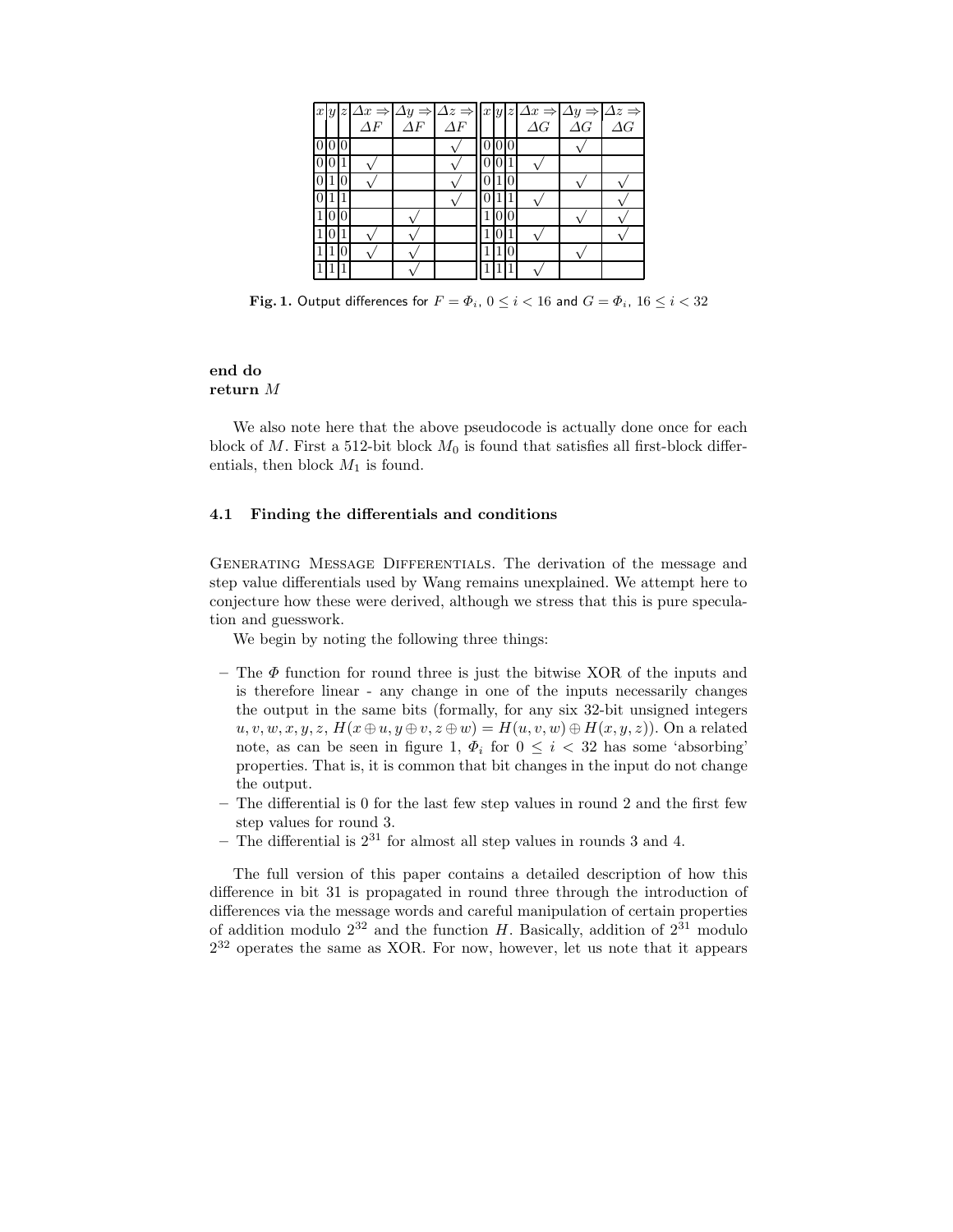that the message differentials were chosen for this exact reason - propagating a single bit difference through most of round three.

The above analysis leads us to believe the following course of action was used in determining the message and step value differentials:

- Assume that whatever message differences are introduced in the first and second rounds can be absorbed by the  $\Phi_i$  functions so that there are no differences in the step values used in the first step of round 3.
- Pick message differences so that the difference in bit 31 cascades through the step values. This involves:
	- Picking blocks in the initial message expansion  $m_a, m_b, m_c$ , such that  $m_a = w_i$ ,  $m_b = w_{i+1}$ ,  $m_c = w_{i+3}$ ,  $32 \le i < 45$ .
	- Let the differential be  $m'_b = m_b + 2^{31}$ ,  $m'_c = m_c + 2^{31}$  and  $m'_a = m_a +$  $2^{31-s_i}$  where  $s_i$  is the shift value for round *i*.
- Find a differential path through the first and second rounds, using the message differentials chosen above, so that the difference for the last four step values in round 2 is zero.
- Find sufficient conditions on the step values to guarantee the differential path (the work done in [6] is an excellent resource on this step).
- For the above step try to minimize 2nd round conditions to avoid complicated multi-message modification techniques.

This third to last step is still surrounded in mystery, but one can see that by the properties of the  $\Phi_i$  functions for rounds 1 and 2 that the task is possible. Although the step update function for MD4 and RIPEMD is different than that of MD5, the Wang et al. attacks [15] on those functions support the above analysis. That is, there is no difference in the step values for the last few steps of round 2 and the message differentials appear to have been chosen to minimize differences in round three by exploiting the linearity of bit 31. Again, we stress that this analysis is guesswork and we eagerly await a full exposition by the authors of [15, 16].

FULFILLING THE CONDITIONS. Conditions on  $Q_i$  are conditions on the individual bits of  $Q_i$ . For example, for the first block near-collision of MD5 to guarantee the differential they require that the 8-th least significant bit of  $Q_4$  is zero. There are a total of 290 conditions on the round values for the first block attack, and there a total of 310 conditions for step values in the second block.

However, most of these conditions occur in the first and second rounds. This is important because during the first round, one can easily change  $M$  so that all the conditions are satisfied because at that point one has complete control over M and any changes do not affect prior computation. The Chinese team denoted these types of changes as "single-message modifications" or "singlestep modifications." We will adopt and use the former terminology. Some round two conditions may also be corrected by other methods, which we will refer to as "multi-message modifications," but these methods are considerably more complicated because one has to be sure, because of the initial message expansion, that changes to M do not affect the computation of earlier rounds.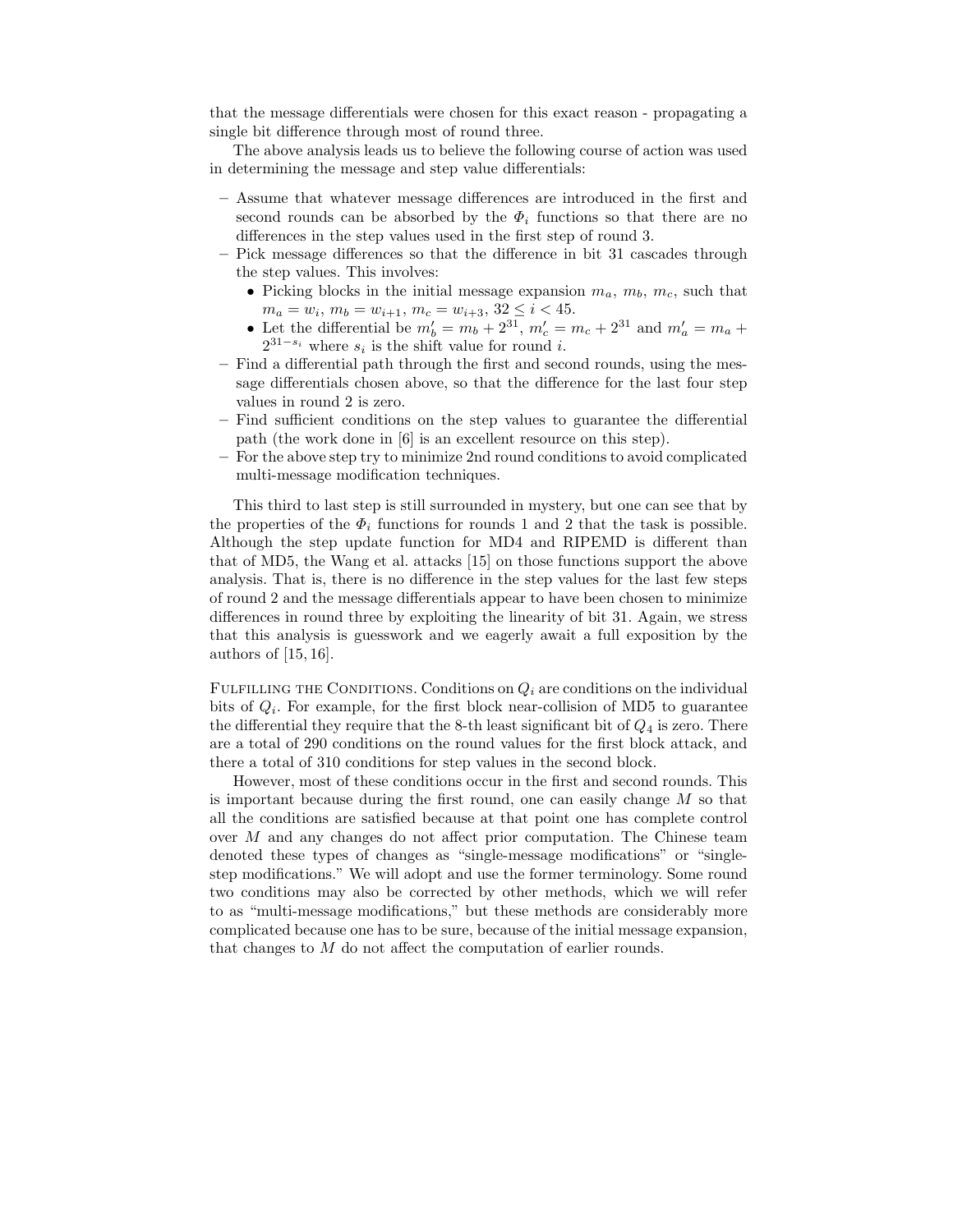We present efficient methods [9, 16] which satisfy all but 30 conditions for the first block, and all but 24 conditions for the second block. The remaining conditions are satisfied in a probabilistic manner. On the assumption that each condition is satisfied with probability  $1/2$ , an expected  $2^{30}$   $(2^{24},$  resp) messages need to be generated before a message  $M$  is found which satisfies all the first (second, resp) block conditions. This estimate is actually a tad low, because it does not account for the fact that the conditions on the  $Q_i$  are necessary, but not sufficient, for the step differentials to hold, even in the later rounds where the differentials cannot be satisfied deterministically.

## 5 The Dirty Details

In the full version [1] this section is intended as a detailed step-by-step guide to writing code that implements the MD5 attacks. Here, however, we focus only on some detailed examples of the method known as multi-message modification. It is this method which is perhaps the most unexplained and crucial step of the Chinese methods. We give a general overview of the method and go through details for the first block multi-message modifications based on Klima's paper [9]. In the appendix we go over some new, more complex methods in detail. A more general and comprehensive approach to this technique is presented in [3].

#### 5.1 Multi-message modification

One of the key ideas in the Chinese papers is that of multi-message modification. This is where after the satisfaction of all first-round conditions has occurred, one may alter several message blocks together to satisfy second round conditions while leaving all first-round conditions satisfied. Despite the importance of these methods for decreasing the time complexity of the attack, the description in [15, 16] is either completely omitted or brief and truncated. We seek here to fully explain the mystery of multi-message modification techniques by covering the general ideas behind the method and then walking through a few examples in detail in the appendix.

GENERAL IDEA. In [16] the method of multi-message modification is given, almost entirely, in a table similar to the following:

|                 | Modify $m_i$                                                                                                                         | $_{new}$                              |
|-----------------|--------------------------------------------------------------------------------------------------------------------------------------|---------------------------------------|
| $1~m_1$         | $m_1 \leftarrow m_1 + 2^{26}$                                                                                                        | new<br>$a_1, b_0, c_0$                |
|                 | $-y_2$<br>$m_2 \leftarrow$<br>$-\varphi_2($<br>$, a_1, o_0$<br>α.<br>$a_{-}$                                                         | $c_1, d_1$<br>$, a_1, o_0$            |
| $3 \; m_3$      | $v - b_0 - \Phi_3(c_1, d_1^{new})$<br>$\gg 22$<br>m <sub>3</sub><br>a <sub>1</sub><br>$y_3$<br>$-c_1$ )                              | new<br>$b_1, c_1,$<br>$a_1$           |
| 4m <sub>4</sub> | new<br>$\gg 7 - a_1 - \Phi_4(b_1, c_1, d_1^{\prime\prime})$<br>$m_4 \leftarrow$<br>$(1a_2 -$<br>$- y_4$<br>$D_1$ )                   | $a_2, b_1, c_1, \overline{d_1^{new}}$ |
| $5m_5$          | $\cdot - d_1^{new}$<br><sup>12</sup><br>⋙<br>$m_5 \leftarrow$<br>$- a_2$ )<br>$\Phi_5(a_2, b_1, c_1)$<br>$-y_5$<br>(a <sub>2</sub> ) | $d_2, a_2, b_1, c_1$                  |

The table is a guide to correcting the condition on  $Q_{16,31}$ , or  $a_{5,32}$  in the notation from [16]. The condition is that this bit must be 0. The first column denotes the step number. The second column and third columns denote the message word and the shift value, respectively, used in the computation of the step value. The column under the heading "Modify  $m_i$ " details the update needed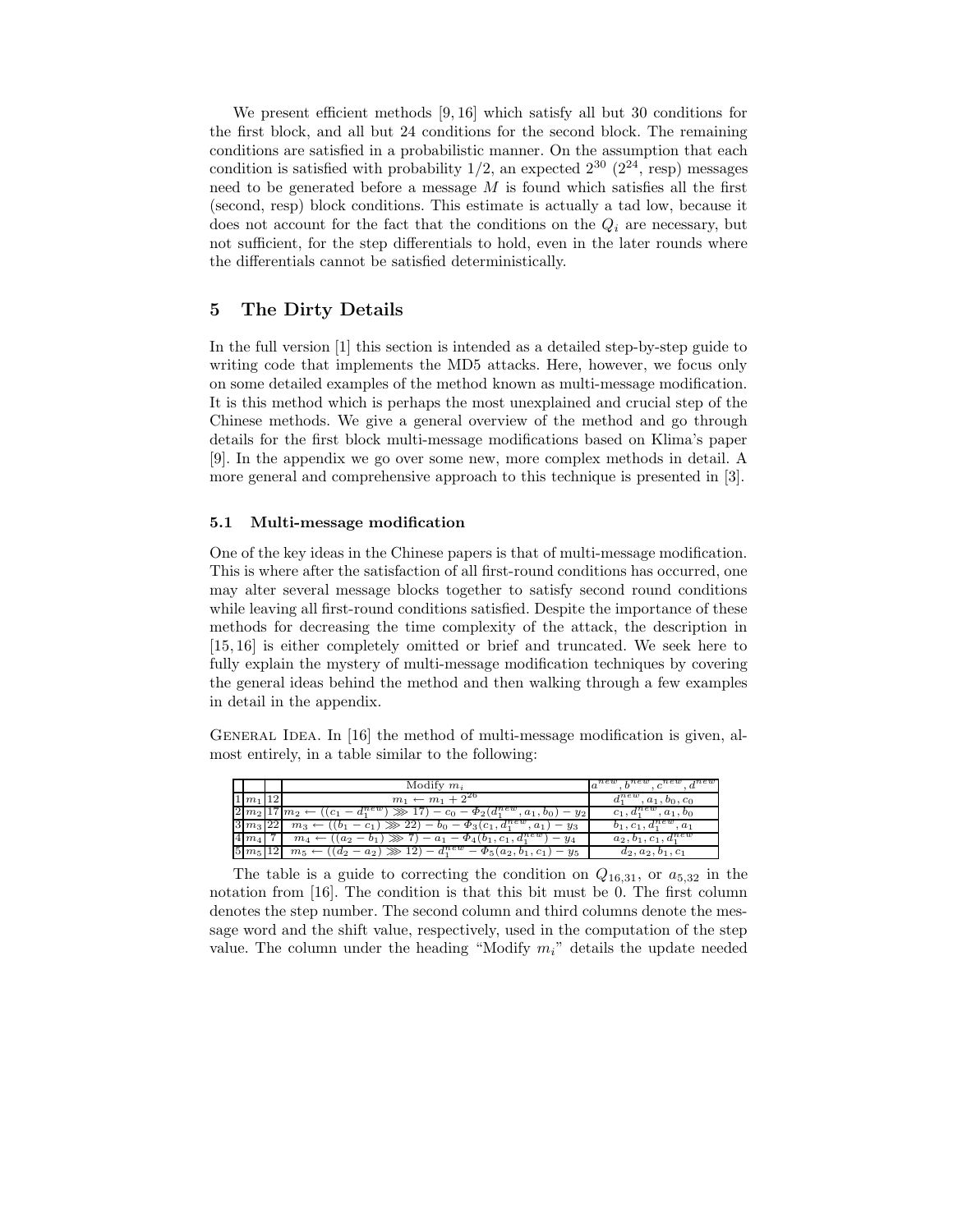to correct the step value or message word in that step. The last column lists updates to step variables, if any, after the modification for that step.

How does this all work? Let's walk through the table. Although not shown in the table, the shift value for round 16 is 5. Therefore, the addition of  $2^{26}$  to  $m_1$  has the net effect of adding  $2^{31}$  to  $Q_{16,31}$ , which corrects for the condition in question. However, this change to  $m_1$  also changes the value of a step value computed earlier:  $Q_1(= d_1)$ . Therefore we must recompute  $d_1$  with the new value of  $m_1$  to obtain  $d_1^{new}$  (this is not explicitly shown in the above table, but we will come to this in a bit). The other rows of the table detail how to assimilate the changes in  $d_1$  so that none of the other step values are changed (but the message bits are). Note that we can still change other message bits because in step 16 only one message block has been used to compute more than one step value. Namely,  $m_1$ . At the end of the process,  $m_1, m_2, m_3, m_4, m_5, Q_1$ , and  $Q_{16}$ have been changed, but all other step values and message bits remain the same. The change in  $Q_{16}$  was to remedy the incorrect condition, and the other changes were necessary to absorb the changes to  $m_1$  and  $Q_1$ .

Furthermore, in the paper by Wang et al. discussing their attack on MD4, the table denotes that to update  $d_1$  to  $d_1^{new}$  all one needs to do is add  $2^{26}$  shifted by the appropriate amount (in this case 12, so that  $d_1^{new} = d_1 + 2^6$ ). This does not always produce the correct value because shifting and carry expansion do not commute. The safest way to compute  $d_1^{new}$  is to just re-do the step value computation. A complete table with the updated computation is given below.

|                  | Modify $m_i$                                                                                                        | $b^{new}, c^{new}, d^{new}$                                        |
|------------------|---------------------------------------------------------------------------------------------------------------------|--------------------------------------------------------------------|
| $1 \, m_1 \, 12$ | $m_1^{new} \leftarrow m_1 + 2^{26}$                                                                                 | $\overline{d_1^{new}}, a_1, b_0, c_0$                              |
|                  | $d_1^{new} \leftarrow a_1 + ((\Phi_1(a_1, b_0, c_0) + d_0 + y_1 + m_1^{new}) \ll 12)$                               |                                                                    |
|                  | $(2 m_2 17 m_2^{new} \leftarrow ((c_1 - d_1^{new}) \gg 17) - c_0 - \Phi_2(d_1^{new}, a_1, b_0) - y_2)$              | new<br>$c_1, d_1^{\prime\prime\prime\prime\prime\prime}, a_1, b_0$ |
| $3 \, m_3 \, 22$ | $m_3^{new} \leftarrow ((b_1 - c_1) \gg 22) - b_0 - \Phi_3(c_1, d_1^{new}, a_1) - y_3$                               | $b_1, c_1, d_1^{new}$ ,<br>$\cdot$ $a_1$                           |
| $14 \, m_4 \, 7$ | $m^{new}_{\scriptscriptstyle{A}}$<br>$\leftarrow ((a_2 - b_1) \gg 7) - a_1 - \Phi_4(b_1, c_1, d_1^{new})$<br>$-y_4$ | $a_2, b_1, c_1, d_1^{new}$                                         |
| $5 \; m_5 \; 12$ | $m_5^{new} \leftarrow ((d_2 - a_2) \gg 12) - d_1^{new} - \Phi_5(a_2, b_1, c_1) - y_5$                               | $d_2, a_2, b_1, c_1$                                               |

So this is the gist of multi-message modification, but this simple trick does not handle all cases, and unfortunately the details to some of the trickier modifications are not to be found in the Chinese papers. In the appendix we go through an example of a slightly more complex multi-message modification, in addition to attempting to explain the motivation for each step in the method. We hope that by doing so the reader gains a deeper understanding of the (as yet more-or-less unexplained) method.

#### 5.2 1st block multi-message modification

Here we present our methods for finding the first block pair, based on the methods found in [9, 16]. Before detailing our new methods for satisfying three extra conditions, we review and correct the collision-finding pseudocode in Klima's paper [9].

1st Block Collision-Finding Program Outline. Klima is able to satisfy four extra conditions from [16] through some clever probabilistic multi-message modifications. The following outline is nearly identical to that which is presented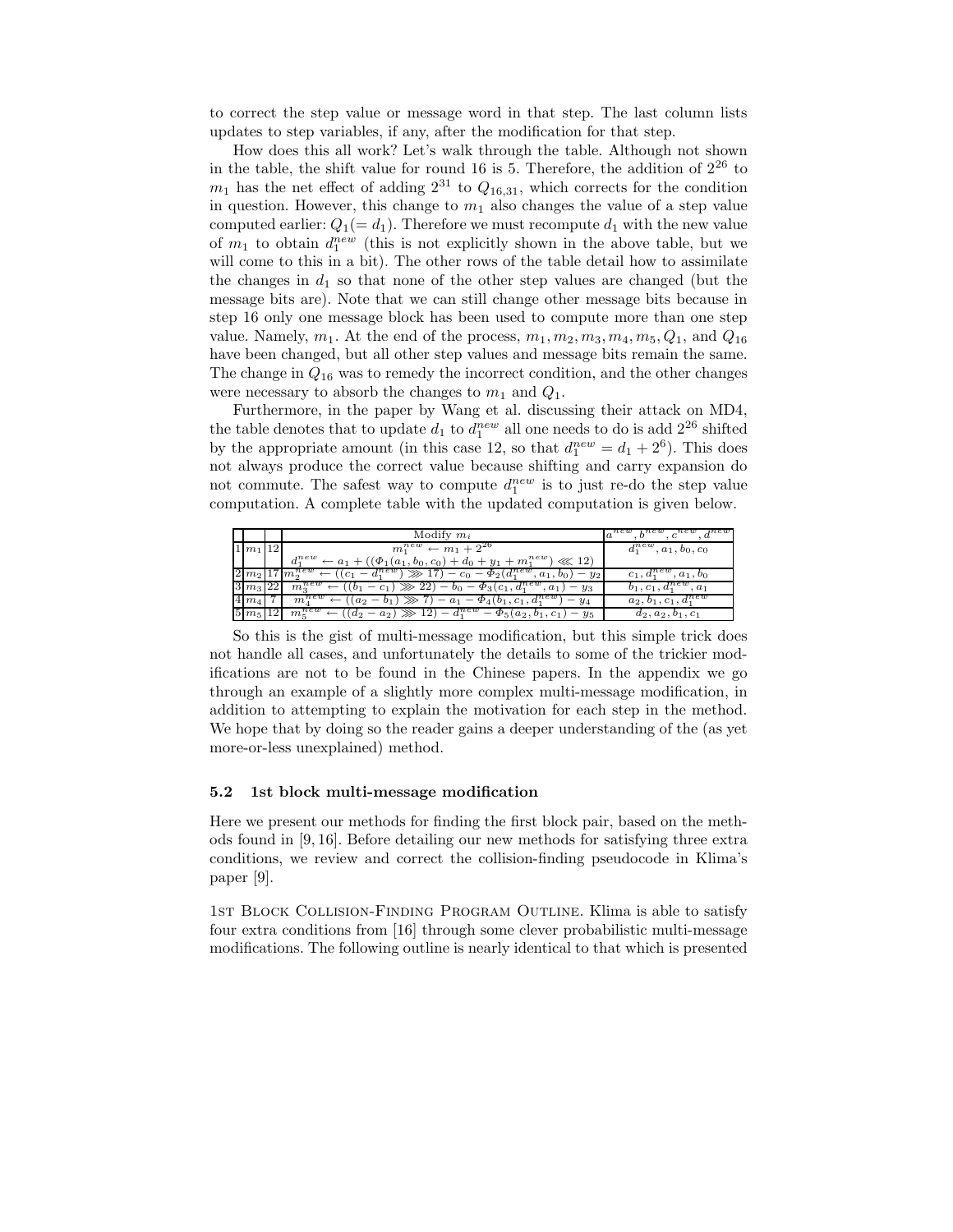in Klima's full paper [9]. There are a couple of mistakes in Klima's multi-message modification methods as presented in his paper, however. A few of the steps are out of order and some crucial steps are omitted. Here is how the code should look (using our notation with shifted indices):

- 1. We choose  $Q_{2:15}$  fulfilling conditions.
- 2. We compute  $m_{6:15}$ : For i going from 6 to 15 do

$$
m_i \leftarrow ((Q_i - Q_{i-1}) \gg s_i) - F(Q_{i-1}, Q_{i-2}, Q_{i-3}) - Q_{i-4} - y_i
$$

3. We change  $Q_{16}$  until conditions  $Q_{16:18}$  are fulfilled. Sometimes this is not possible (because the values of  $Q_{12}$ ,  $Q_{13}$ ,  $Q_{14}$ ,  $Q_{15}$  do not allow the conditions on  $Q_{17}$  and  $Q_{18}$  to hold), and it becomes necessary to change  $Q_{2:15}$ .

$$
Q_{17} \leftarrow Q_{16} + ((G(Q_{16}, Q_{15}, Q_{14}) + Q_{13} + m_6 + y_{17}) \ll s_{17})
$$
  

$$
Q_{18} \leftarrow Q_{17} + ((G(Q_{17}, Q_{16}, Q_{15}) + Q_{14} + m_{11} + y_{18}) \ll s_{18})
$$

- 4. All conditions  $Q_{2:18}$  are fulfilled now. Moreover, we have free value  $m_0$ .
- 5. We choose  $Q_{19}$  arbitrarily, but fulfilling the one condition for it. Then we compute  $m_0$ :

$$
m_0 \leftarrow ((Q_{19} - Q_{18}) \gg s_{19}) - G(Q_{18}, Q_{17}, Q_{16}) - Q_{15} - y_{19}
$$

6. Compute  $Q_0$  from new value of  $m_0$ :

$$
Q_0 \leftarrow Q_{-1} + ((F(Q_{-1}, Q_{-2}, Q_{-3}) + Q_{-4} + m_0 + y_0) \lll s_0)
$$

7. Compute  $m_1$ :

$$
m_1 \leftarrow ((Q_{16} - Q_{15}) \gg s_{16}) - G(Q_{15}, Q_{14}, Q_{13}) - Q_{12} - y_{16}
$$

8. Compute  $Q_1$  from new values of  $m_1, Q_0$ :

$$
Q_1 \leftarrow Q_0 + \left( \left( F(Q_0, Q_{-1}, Q_{-2}) + Q_{-3} + m_1 + y_1 \right) \ll s_1 \right)
$$

9. Compute  $m_{2:5}$ : For i going from 2 to 5 do

$$
m_i \leftarrow ((Q_i - Q_{i-1}) \gg s_i) - F(Q_{i-1}, Q_{i-2}, Q_{i-3}) - Q_{i-4} - y_i
$$

For step 3, we chose to satisfy the conditions on  $Q_{16:18}$  probabilistically, by simply randomly selecting  $Q_{16}$  and checking to see whether the other conditions were satisfied. There are only 9 conditions for these three chaining variables, so this can be done quickly. Sometimes no selection of  $Q_{16}$  will satisfy the conditions, so in this case our code simply begins anew by randomly selecting another  $Q_{2:15}$ such that the first round conditions are satisfied.<sup>2</sup>

<sup>2</sup> We implement this by setting a reasonable upper limit on the number of random selections of  $Q_{16}$  which are chosen and tested.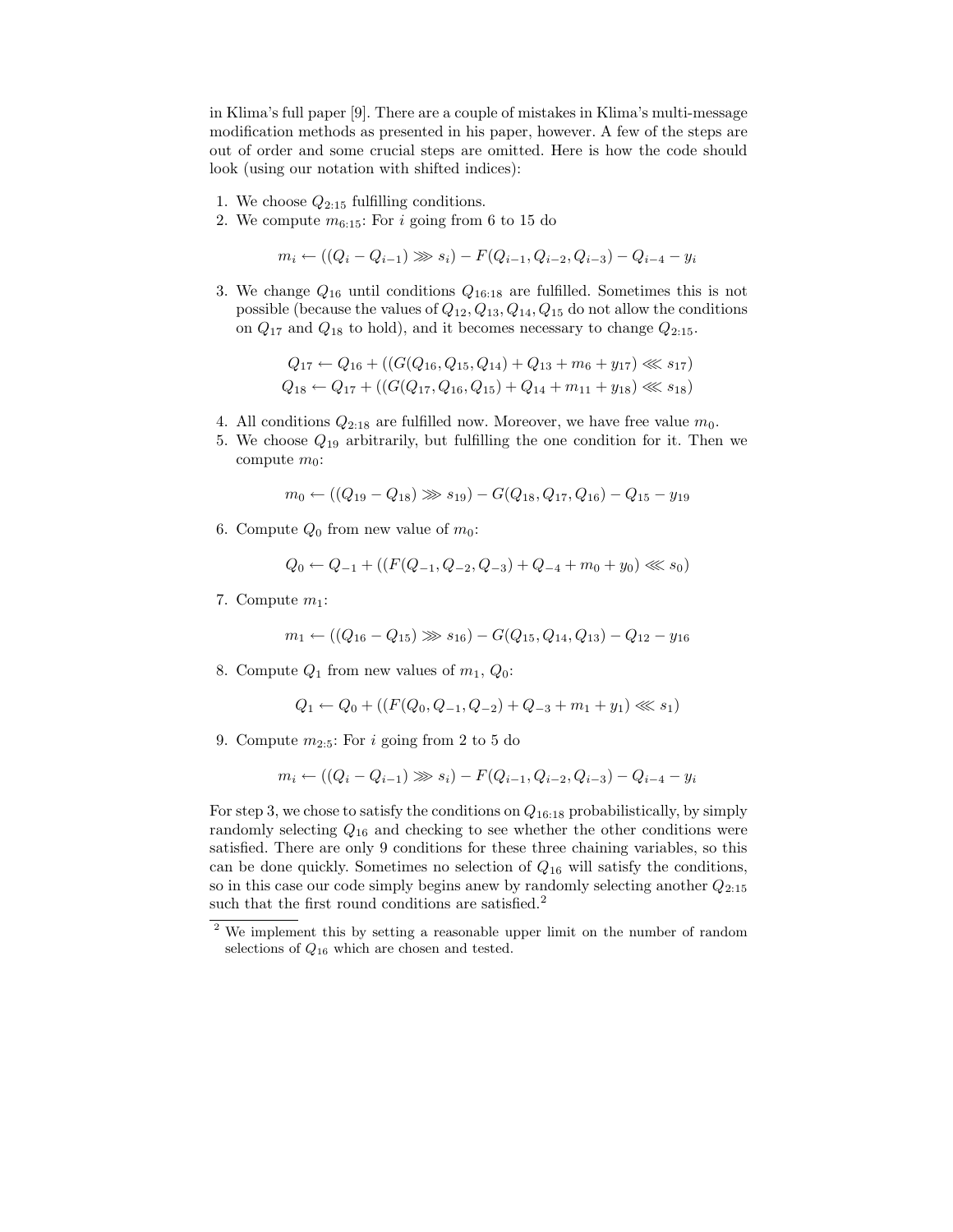After step 9, we continue the computation, checking to see if the remaining conditions are satisfied (each condition is expected to be satisfied with probability near  $1/2$ , so we expect to iterate over the above pseudocode  $2^{30}$  times before we find a suitable first block pair). If a condition isn't satisfied, then we have to choose a new message. We do this efficiently by iterating over all possible  $2^{31}$ values of  $Q_{19}$  in step 5 (simply incrementing  $Q_{19}$  after each failed attempt is the fastest way). If we exhaust all possible values for  $Q_{19}$  without finding a suitable message, we return to step 3 and select another value for  $Q_{16}$ . In this manner we avoid significant unnecessary computation.

PERFORMANCE. We ran code based on the work done by [13], modified with our extra methods, to find the first block 80 times run on a desktop 3.0 GHz processor. Overall, full two-block collisions were found, on average, in under 5 minutes. This is a dramatic improvement over the timings given by Klima, even after correcting for discrepancies in hardware.

## 6 A New Method

In our research we found the following optimizing heuristic, which was verified experimentally but not analytically:

Relying on the fact that the step update function is not very random, we can attempt to identify patterns in the step values which tend to yield solutions. Using this knowledge, we narrow our search space to use only step values which fall within these patterns.

An Example. The methods presented in the appendix provide an analytic method to satisfy conditions on  $Q_{20}$  with probability near 15/16 (approximately 94% of the time). Although the analytic solution works, it nearly doubles the computation over the main iterative loop, thus weakening its positive impact on the running time of our collision-finding program. However, we were also able to obtain an equally or perhaps more effective (satisfied conditions around 97% of the time on tests) method for satisfying conditions on  $Q_{20}$ .

The pattern is simple. While iterating through values of  $Q_{19}$ , as in step 5 of the pseudocode in section 5.2, there are distinct patterns in which values of  $Q_{19}$  automatically satisfy conditions on  $Q_{20}$ . That is, ignoring our new multimessage modifications for  $Q_{20}$ , we tried to identify which values of  $Q_{19}$  led to conditions on  $Q_{20}$  being satisfied. We found that values of  $Q_{19}$  which satisfied conditions on  $Q_{20}$  often occurred sequentially in blocks of 128 followed by 128 consecutive values of  $Q_{19}$  which *didn't* satisfy conditions on  $Q_{20}$ . There were exceptions to this pattern, but the correlation was strong enough to reduce the time complexity. This suggests a new method for satisfying conditions on  $Q_{20}$ that requires much less computation:

– While iterating over values of  $Q_{19}$ , check to see if the conditions on  $Q_{20}$  are satisfied. If not, add 127 to  $Q_{19}$  and continue.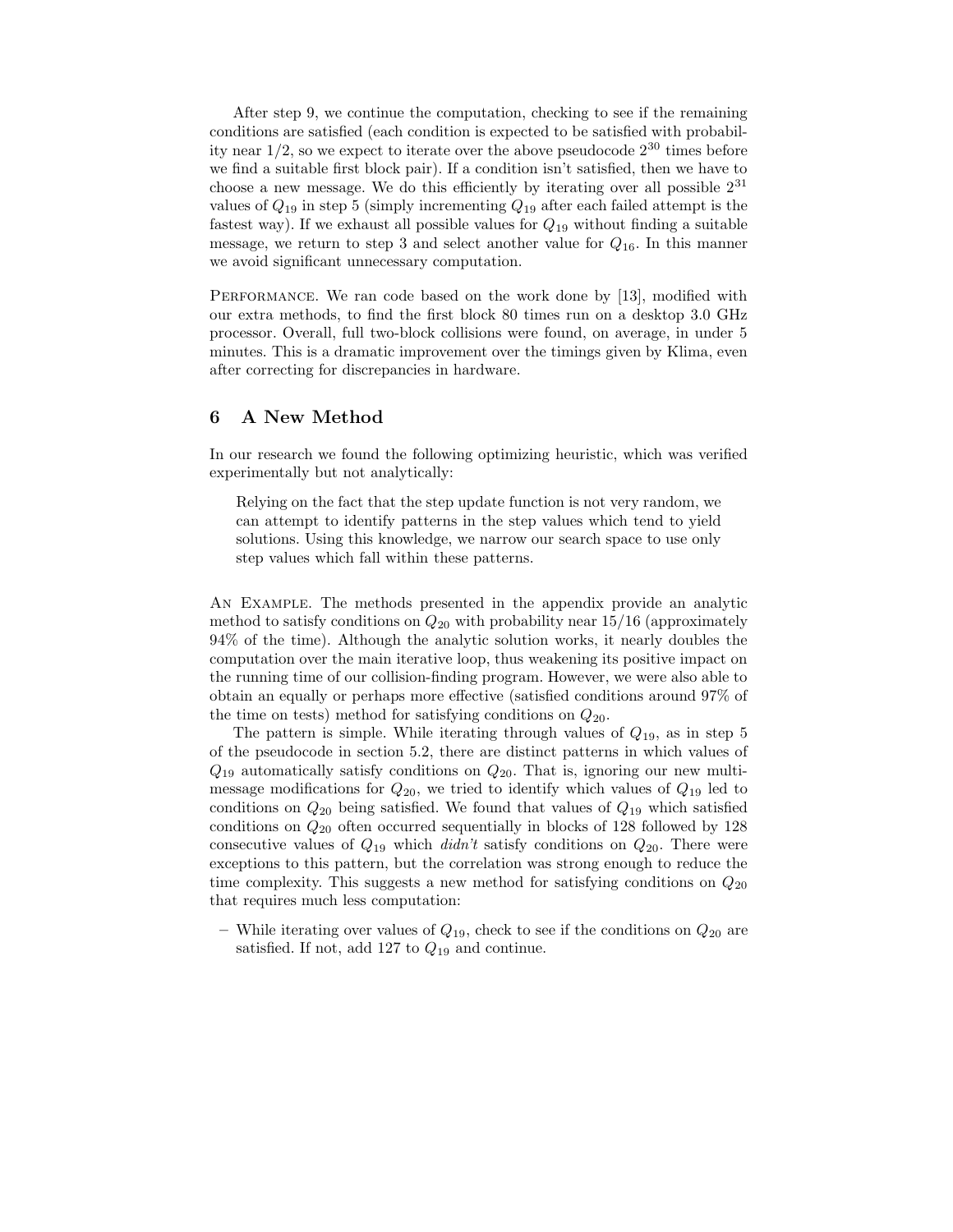Restricting the values of  $Q_{19}$  in this manner yields an algorithm for which around 97% of all used values of  $Q_{19}$  satisfy conditions on  $Q_{20}$ , with the additional benefit that very little overhead is needed compared to the other multimessage modification method.

Several other examples are discussed in the full version of this paper[1].

The Method. We have not attempted to systematically identify and define this approach within our own work. It was merely that through a casual analysis of data patterns observed during coding, we noticed this phenomenon. Nonetheless, it seems that we used the following rough methodology:

- Record values for intermediate step values as well as result (Were all differentials satisfied with these values? If not, how many were satisfied?). Do this for many random choices of M.
- Attempt to find simple patterns in these step values which will yield a good heuristic.

This procedure can have broad or narrow scope. With the above example, we looked at consecutive values of  $Q_{19}$  and checked only one condition on  $Q_{20}$ . Broadening the scope may yield results, or it may decrease the chances that simple patterns will be easy to find.

The above technique seems possible to automate so that no human interaction is necessary and we believe this is a possible avenue for future research. We suspect that artificial intelligence techniques could be especially useful with this sort of analysis. The main drawback to this method is that one might not be able to easily understand why these patterns of data exist. In general, it seems preferable to do as much analysis as possible, but it seems likely that an automated tool to detect these kinds of patterns may be used with great success after analysis becomes too cumbersome or fruitless.

# 7 The Full Version

We encourage the interested reader to look at our full version [1], which can be found at http://www.cs.colorado.edu/~jrblack/papers.html. This version of the paper contains the following additional content:

- Full, complete, updated tables of the 1st and 2nd block conditions and differentials that use our notation.
- Many more details for those wishing to implement the attacks themselves, correcting errors in earlier papers. This includes discussion of the singlemessage modification technique.
- A detailed step-by-step guide to the 2nd block multi-message modification methods.
- More examples of the technique presented in section 6.
- An in-depth presentation of additional new multi-message modifications for the 1st block.
- A more detailed explanation of the derivation of Wang's differentials.
- Discussion on the performance of various methods.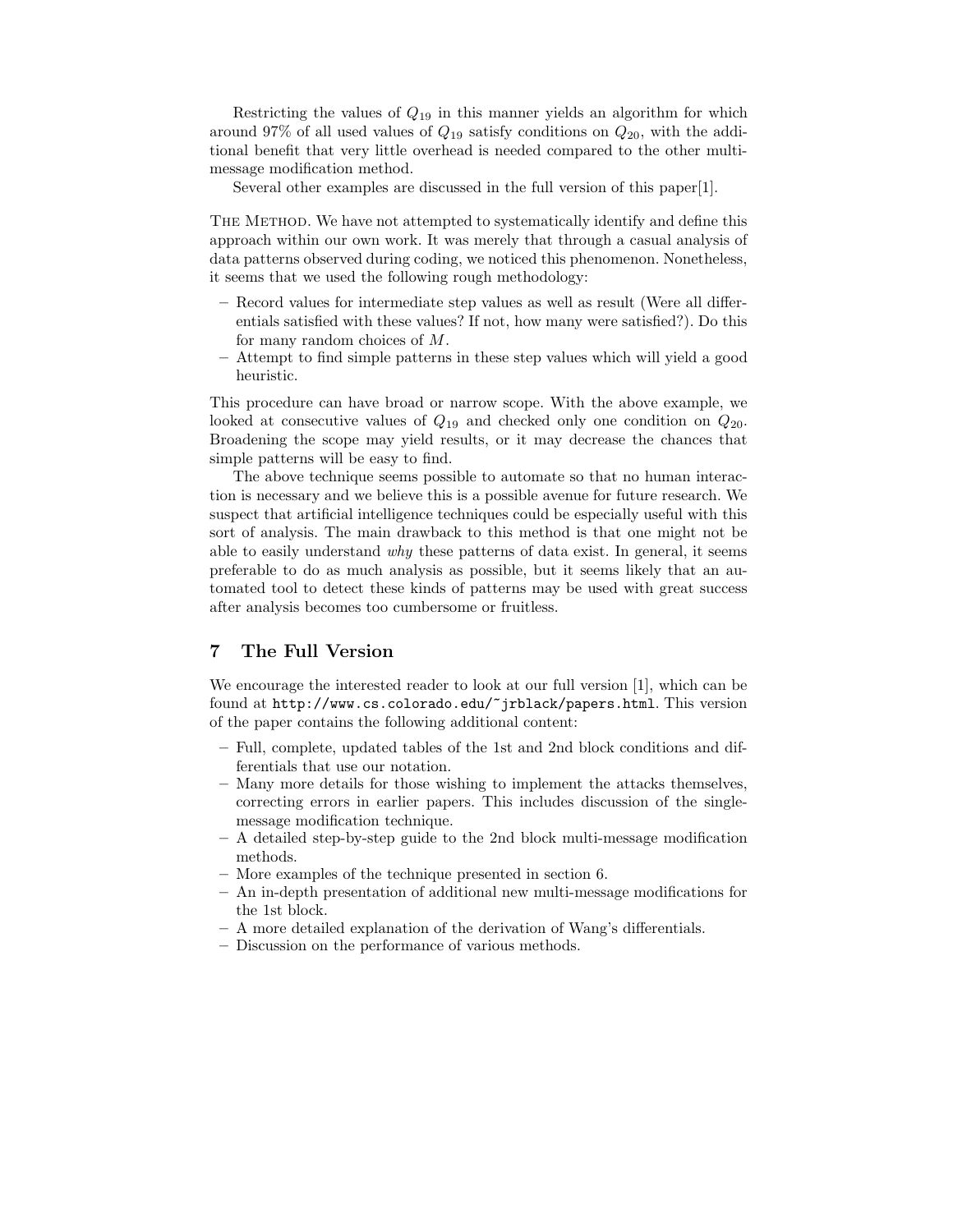# Acknowledgements

Many thanks to Matt Robshaw and the anonymous FSE reviewers for their comments and to Vincent Rijmen for his work organizing the event and helping coordinate travel. John Black's and Martin Cochran's work was supported by NSF CAREER-0240000 and NSF-0524118. Trevor Highland's work was supported by NSF REU-0244168; his travel to FSE was in part supported by the IACR.

## References

- 1. Black, J., Cochran, M., and Highland, T. A study of the MD5 attacks: Insights and improvements (full version). Manuscript available at http://www.cs.colorado.edu/~jrblack/papers.html.
- 2. DAMGÅRD, I. A design principle for hash functions. In  $CRYPTO$  (1989), vol. 435 of Lecture Notes in Computer Science, Springer-Verlag, pp. 416–427.
- 3. Daum, M. Cryptanalysis of hash functions of the MD4 family. Dissertation available at http://www.cits.rub.de/imperia/md/content/magnus/dissmd4.pdf.
- 4. den Boer, B., and Bosselaers, A. Collisions for the compression function of MD5. In EUROCRYPT (1993), vol. 765 of Lecture Notes in Computer Science, Springer, pp. 293–304.
- 5. Dobbertin, H. Cryptanalysis of MD5 compress. Presented at the rump session of EUROCRYPT '96.
- 6. HAWKES, P., PADDON, M., AND ROSE, G. G. Musings on the Wang et al. MD5 collision, October 2004. See http://eprint.iacr.org/2004/264.
- 7. Klima, V. Tunnels in hash functions: MD5 collisions within a minute. See http://eprint.iacr.org/2006/105.
- 8. Klima, V. Finding MD5 collisions: A toy for a notebook, March 2005. See http://eprint.iacr.org/2005/075.
- 9. Klima, V. Finding MD5 collisions on a notebook PC using multi-message modifications. In International Scientific Conference Security and Protection of Information (May 2005).
- 10. Merkle, R. C. One way hash functions and DES. In CRYPTO (1989), vol. 435 of Lecture Notes in Computer Science, Springer-Verlag, pp. 428–446.
- 11. Rivest, R. The MD5 message-digest algorithm. RFC 1321 (April 1992).
- 12. Rogaway, P., and Shrimpton, T. Cryptographic hash-function basics: Definitions, implications and separations for preimage resistance, second-preimage resistance, and collision resistance. In Fast Software Encryption (FSE 2004) (2004), vol. 3017 of Lecture Notes in Computer Science, Springer, pp. 371–388.
- 13. Stach, P., and Liu, V. MD5 collision generation. Code available at http://www.stachliu.com/collisions.html.
- 14. Stevens, M. HashClash. See http://www.win.tue.nl/hashclash/.
- 15. Wang, X., Lai, X., Feng, D., Chen, H., and Yu, X. Cryptanalysis of the hash functions MD4 and RIPEMD. In EUROCRYPT (2005), vol. 3494 of Lecture Notes in Computer Science, Springer, pp. 1–18.
- 16. Wang, X., and Yu, H. How to break MD5 and other hash functions. In EU-ROCRYPT (2005), vol. 3494 of Lecture Notes in Computer Science, Springer, pp. 19–35.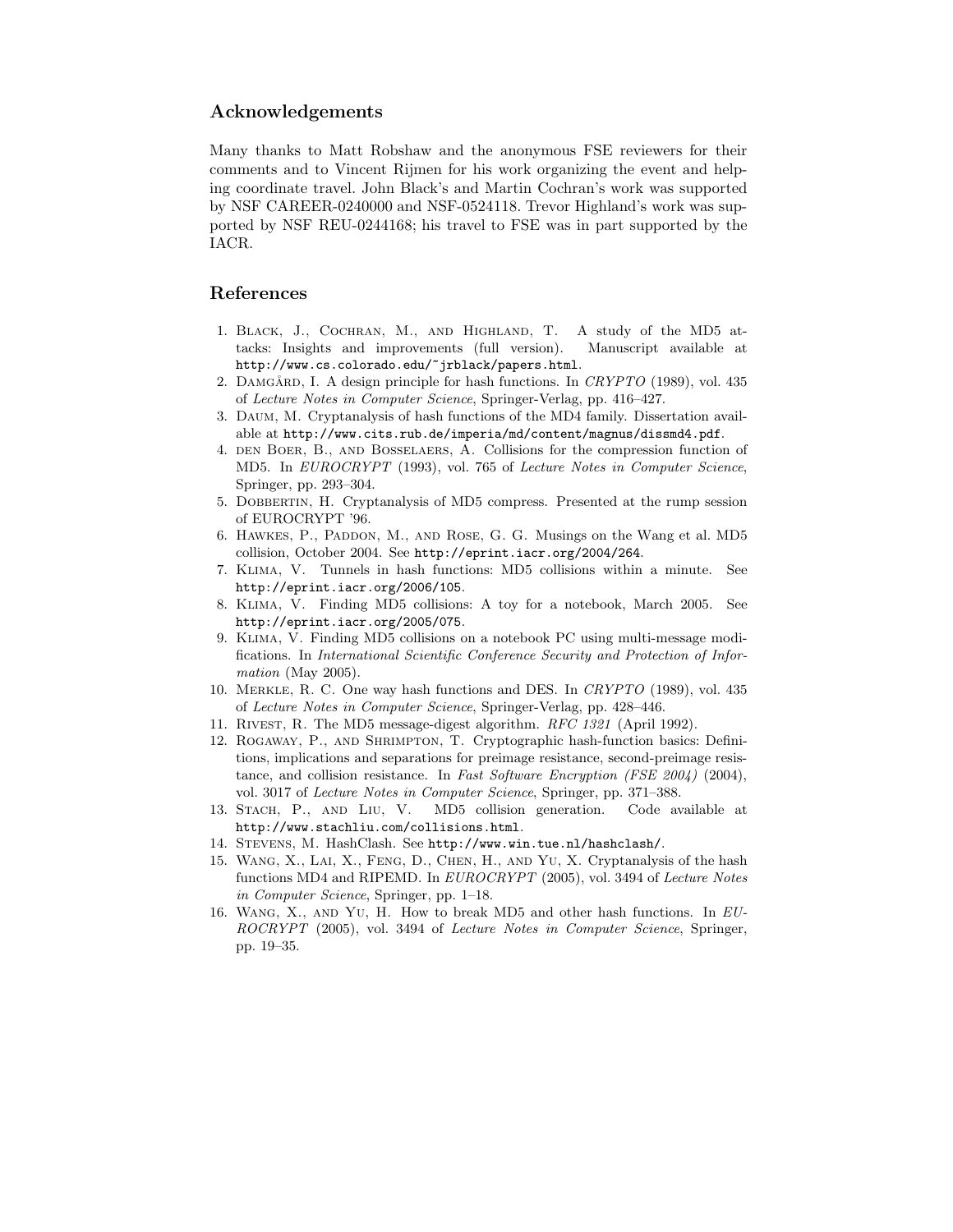## A New Multi-Message Modification Methods

We now cover the details of our methods which reduce the overall complexity of the attack to an expected  $2^{30}$  MD5 computations. In subsection 5.1 we covered the basic idea behind multi-message modifications and went over a simple example. However, not all second-round conditions can be handled as easily. In previous papers [15, 16], these more complicated methods are not described at all. Therefore our approach will be to walk through our techniques in detail, attempting to explain our methodology at each step so that the reader gains not only an understanding of our techniques, but hopefully insight into the general technique of multi-message modifications as well.

## A.1 New multi-message modifications for correcting  $Q_{20,17}$  and  $Q_{20,31}$ .

These modifications take into account all the modifications that Klima has done to correct the conditions on  $Q_{0:19}$ . These methods satisfy the two conditions on  $Q_{20}$  or  $a_6$  (Wang's notation).

OUTLINE OF METHOD. We set up a few conditions on  $Q_{16:19}$  so that flipping a couple of bits of  $Q_{18}$  and  $Q_{19}$  does not affect earlier computations but with high probability satisfies the two conditions on  $Q_{20}$ . For example, bit 31 of  $Q_{20}$  must be set to 0. Let's say it is 1. Note how  $Q_{20}$  is computed:

$$
Q_{20} \leftarrow Q_{19} + ((G(Q_{19}, Q_{18}, Q_{17}) + Q_{16} + m_5 + y_{20}) \lll 5)
$$

We set conditions on  $Q_{17:19}$  so that by default the value of the 26th bit of  $G(Q_{19}, Q_{18}, Q_{17})$  is 0, but that if we flip the 26th bits of both  $Q_{19}$  and  $Q_{18}$ then the value of the 26th bit  $G(Q_{19}, Q_{18}, Q_{17})$  changes to 1. To derive such conditions, one has to look at how the function  $G$  is computed, but it can easily be verified that if the 26th bits of  $Q_{18}$  and  $Q_{19}$  are 0, then the 26th bit of  $G(Q_{19}, Q_{18}, Q_{17})$  will be zero, and if the 26th bits of  $Q_{19}$  and  $Q_{18}$  are flipped to 1, then the 26th bit of  $G(Q_{19}, Q_{18}, Q_{17})$  will also be flipped. Flipping the 26th bit of  $G(Q_{19}, Q_{18}, Q_{17})$  in this manner has the net effect of adding  $2^{31} + 2^{26}$ to the value of  $Q_{20}$  because we have added  $2^{26}$  to  $Q_{19}$ , which occurs twice in the computation of  $Q_{20}$  (once in the computation of  $G()$  and once by addition to  $T_{19} \ll 5$ ). Adding  $2^{31}$  flips the most significant bit of  $Q_{20}$ , like we wanted, and the addition of  $2^{26}$ , which we cannot really avoid, will only re-flip the most significant bit of  $Q_{20}$  if the next 5 most significant bits of  $Q_{20}$  were originally set, which occurs with probability 1/32.

At this point the observant reader may ask "Why did we have to flip the 26th bits of both  $Q_{19}$  and  $Q_{18}$ ?". "Why not just flip the 26th bit of  $Q_{19}$ ?" Here's why: Remember back in Klima's code how  $m_0$  was computed:

$$
m_0 \leftarrow ((Q_{19} - Q_{18}) \gg g_{19}) - G(Q_{18}, Q_{17}, Q_{16}) - Q_{15} - y_{19}
$$

If we just changed  $Q_{19}$ , we would have to re-compute  $m_0$ , which would affect the computation of  $m_5$  a couple of steps later, and  $Q_{20}$  would likewise be affected.